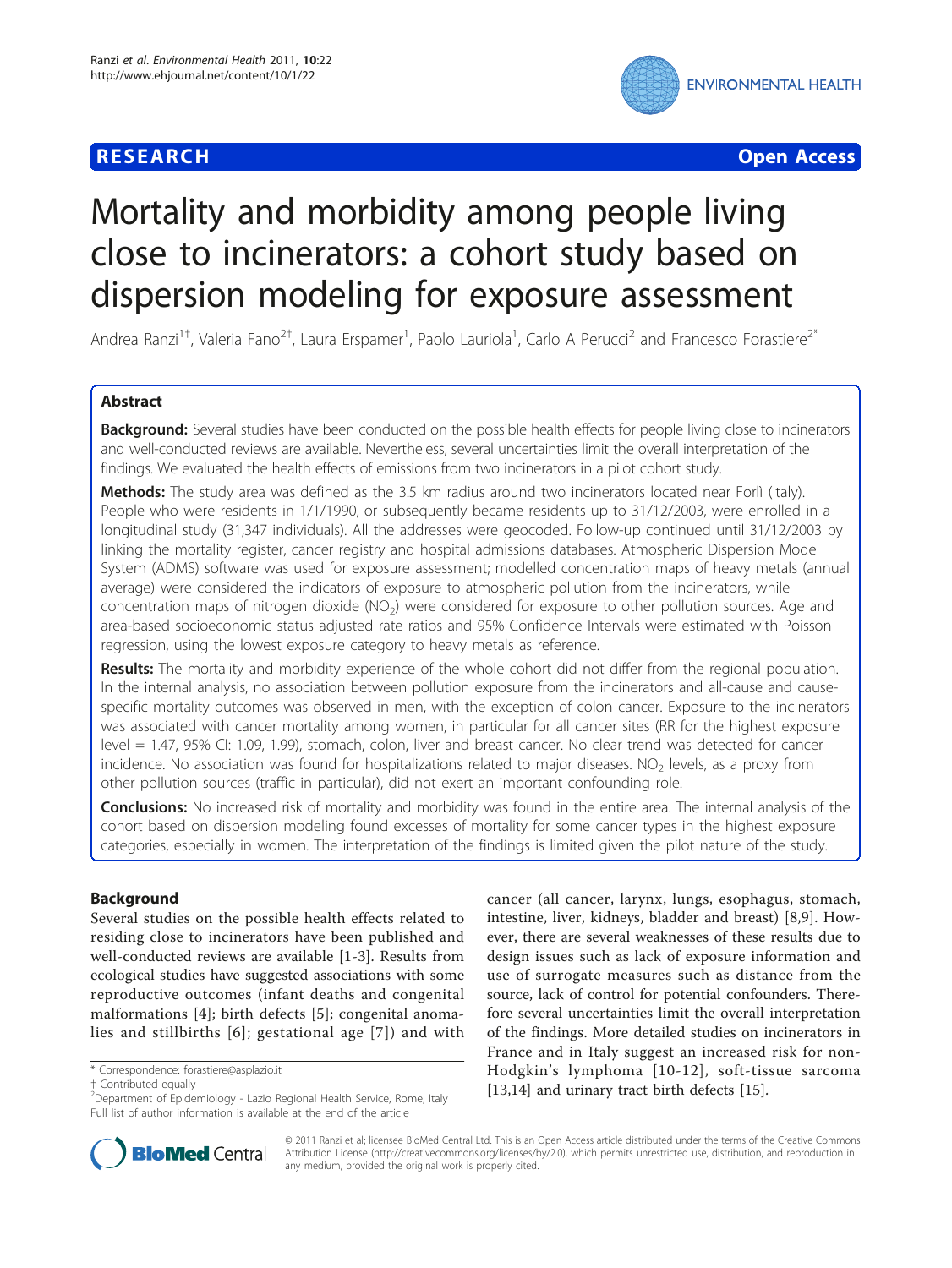These contradictory results do not permit resolution of the issue, and concerns of people living in areas near incinerators require more in-depth studies [\[1](#page-10-0)-[3\]](#page-10-0). Recent investigations have used dispersion models to assess population exposure [[11](#page-10-0),[12](#page-10-0)], an approach that provides a better exposure assessment than studies based on distance from the source. However, such studies have used health data at the aggregate level with numerator and denominator information coming from different sources and with limited possibility of adjusting for confounding related to socioeconomic status. The present work proposes an approach in which exposure assessment is based on geographical characterization by means of dispersion models, outcome information is collected within an individualbased retrospective longitudinal study, and an area-based socioeconomic status index is considered in the analysis.

The aim of the study was to evaluate the health effects of emissions from two incineration plants in the nearby resident population (Emilia-Romagna, Italy), while considering the effects of other environmental stressors and socioeconomic status. Given the limited size of the study and the consequent low statistical power, we considered this approach as a pilot study before addressing the issue in the future using the same methodology to evaluate the effects of other seven plants located in the Emilia-Romagna region.

#### Methods

#### Characteristics of the plants

The municipality of Forlì (107,827 inhabitants in 2001) is located in the Po valley (Emilia Romagna region, Northern Italy). Two incinerators are located about 3 km from the town, about 200 m from each other (Figure 1):

• an incinerator of municipal solid waste (MSW) that began operating in 1976 with two lines (capacity of 35,000 Nm<sup>3</sup>/h, stack height 60 m.); a first renewal was completed in 1993 (capacity of 58,000  $Nm^3/h$ ), and, finally, in 2000 a plant renovation brought the total capacity to  $60,000$  Nm<sup>3</sup>/h (stack diameter 2.2 m, exit velocity 6.5 m/s).

• an incinerator for hospital waste (HW) that began activity in 1991 (stack height 39 m., capacity 7,500 Nm<sup>3</sup>/h), the authorized capacity was extended to 9, 500 Nm3 /h in 1997 and to 12,500 Nm<sup>3</sup> /h in 1999. In 2003, a new plant was activated with a total capacity of 21,500 Nm<sup>3</sup>/h and a stack of 49 m of height (stack diameter 0.95 m, exit velocity 10 m/s).

The position and the structure of the two plants has remained substantially the same over time (the only substantial change was the height of the HW chimney). Historical emissions data based on routine checks are only available back to 1994 and indicate that between 1994 and



1996 high values of dioxins were emitted by the MSW plant [[16](#page-10-0)]. The emissions of main pollutants significantly decreased in recent years, as shown in the Table 1 for the MSW plant.

#### The study area

The study area was defined as the 3.5 km radius circle around the two incinerators (the central point was the middle distance between the two) (Figure 1), on the basis of the previous literature [\[8](#page-10-0),[10\]](#page-10-0) and the results of the dispersion model (see below). Most of the area included in the study is used for agriculture; the remaining territory and the borders of the urban area are occupied by three small industrial areas and by an urban district of the city of Forlì. Besides the incineration plants, the other main sources of air pollution are traffic (from urban area and two major roadways), and domestic heating during winter.

#### ADMS simulations

To define the exposure conditions in the area, we used the results of an environmental study conducted during

Table 1 MSW plant emissions of Total Suspended Particulates (TSP), Mercury (Hg), Cadmium (Cd), and Dioxins (PCDD+PCDF) in 1994/1996 and in 2008

| Period      | Unit of measurement 1994-1996 |       | 2008  | ratio  |
|-------------|-------------------------------|-------|-------|--------|
| TSP         | mg/Nm <sup>3</sup>            | 4.6   | 0.991 | 0.214  |
| Нq          | $\mu$ g/Nm <sup>3</sup>       | 232   | 0.476 | 0.020  |
| $\cup_{*}$  | $\mu$ g/Nm <sup>3</sup>       | 210   | 0422  | 0.020  |
| PCDD+PCDF** | $nq/Nm^3$                     | 128.7 | 0018  | 0.0001 |

\*Cd only in 1994-96, Cd+Tl in 2008.

\*\*Total dioxins in 1994-96, TEQ dioxins in 2008.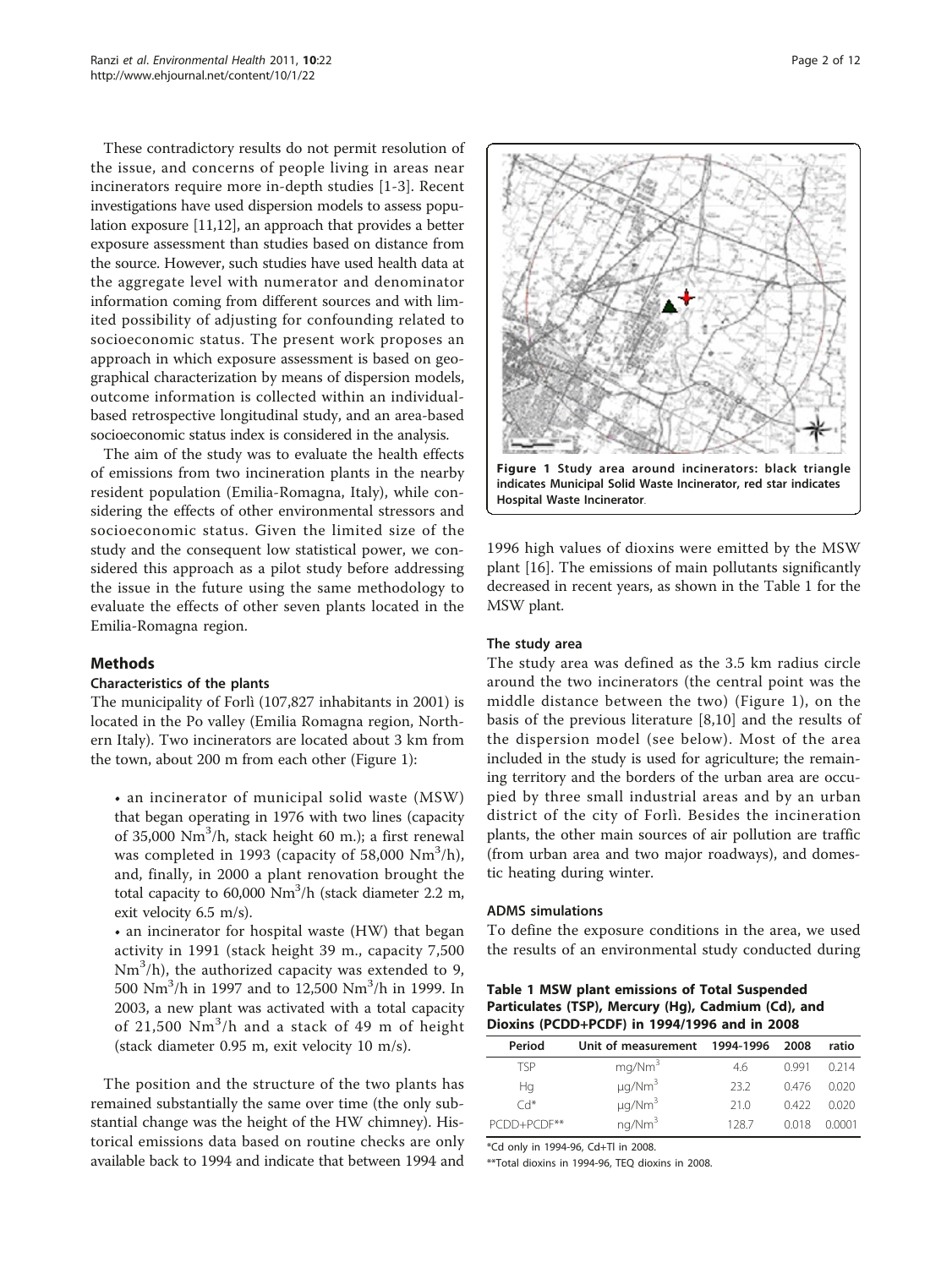the period 1997-2000 [[17](#page-10-0)]. On the basis of emission inventories of all the environmental factors currently present in the study area (road traffic, industrial plants, incinerators and heating), the quasi-Gaussian model Atmospheric Dispersion Modeling System (ADMS) Urban 2.2 [[18](#page-10-0)] was used to simulate the impact of the different emission sources. Estimated annual average concentration maps of several pollutants  $NO<sub>2</sub>$ ,  $SO<sub>X</sub>$ , COV, CO, TSP, C6H6, HCl and heavy metals) were produced. Heavy metals were the entire set included in the current legislation for industrial emissions, i.e.: lead, cadmium, mercury, antimony, arsenic, chromium, cobalt, copper, manganese, nickel, vanadium, tin.

Based on these preliminary models, points of maximum and minimum fallout for pollutants emitted from the incinerators were identified. Moreover, a point of maximum fallout for all sources was identified. Several monitoring campaigns were conducted to measure concentrations at the points of maximum and minimum fallout using passive samplers, bulk passive sampler, Wet&Dry and soil depositions for measurements and determinations of SOx,  $NO<sub>2</sub>$ , CO, TSP, BTX, HCl, PCDD/F, PAH, PCB and heavy metals. The best results were found for heavy metals since the highest concentrations were found at the point of maximum fallout from incinerators, the lowest concentrations at the point of minimum fallout, while intermediate values were found at the point of maximum fallout for all sources. The same was not true for the other measured pollutant, including dioxins and hydrochloric acid, with no clear relation between the estimated points of minimum and maximum fallout and the actual concentrations.

As a result, we decided to consider heavy metals as the tracer of pollution from incinerators. We ran the ADMS model using the characteristics of the plants, and authorized limits of emissions for heavy metals as for early 1990s. We are aware that the regulations changed during the following ten years but we preferred to represent exposure as it was in the past. The current situation was also simulated using more recent authorized limit of emissions (year 2005), in order to verify the exposure gradients in the different scenarios.

Nitrogen dioxide  $(NO<sub>2</sub>)$  was identified as the best tracer of air pollution from all other sources. However, it was not possible to reconstruct the emission scenario for the other environmental pressure factors in the past, so current emission factors were used based on the available emission inventories and the authorized values for emissions.

The ADMS requires hourly information about wind speed/direction, total cloud amount, and air temperature to calculate atmospheric boundary layer parameters. Hourly surface meteorological data from the Meteorological Service of the Regional Agency for Environmental

Prevention (ARPA Emilia Romagna) station network were acquired to build the meteorological file for the years of simulation.

Model outputs were mapped using ArcView GIS 8.2 [[19](#page-10-0)] on an "intelligent" grid based on  $100 \times 100$  fixed nodes (rectangle of  $7518 \times 7618$  m.) of the study area to develop concentration grids for each tracer pollutant. We constructed map layers by means of surface interpolations (simple kriging) and obtained the concentration maps for heavy metals and  $NO<sub>2</sub>$ .

#### Enrolment of the cohort and follow-up procedures

The General Registry Office of Forlì was the data source for the enrolment of the cohort. Subjects who resided in the study area on 1/1/1990, or who subsequently became residents until 31/12/2003, were enrolled in a retrospective longitudinal study. For those subjects who entered in the area after 1/1/1990, a minimum of five years of residence was required before starting the follow- up. The follow-up was carried out through record linkage with the regional mortality database (from 1990 to 2003) which includes all deaths of the resident population from anywhere in the country. The Cancer Registry database (from 1990 to 2003) and the Hospital Admissions database (from 1999 to 2003), provided by the Romagna Cancer Registry and the Regional Health Information System, were also used. Hospital admissions for specific causes were considered relevant for the study to evaluate cardiovascular and respiratory morbidity; the first admission for each subject and each cause was included in the analysis. Subjects were considered at risk for the various outcomes (mortality, cancer incidence, or hospitalization) until they died, moved outside the region, or until the last day of the follow-up (31/12/2003). The General Registry Office traced the geographical coordinates of all residences after 1990 but residential histories before 1990 were not available. The relevant residence of each subject was his or her home in 1990 or the first residence for later arrivals.

#### Exposure indicators

We used the geo-coded addresses to define residential exposures. Each subject in the cohort was assigned a value of heavy metals and  $NO<sub>2</sub>$  corresponding to the estimated map values at the residence from the ADMS dispersion model. Quartiles of the distribution of the total population were calculated for heavy metals and  $NO<sub>2</sub>$ . The final categorization, however, was finely adjusted to consider the natural cut-off points.

Based on census data from 2001 for the area of Forlì, an area-based indicator (census block) of socio-economic status (SES) was defined. A total of 1,116 census areas with at least 20 people for the town of Forlì were considered. Four census variables were chosen to represent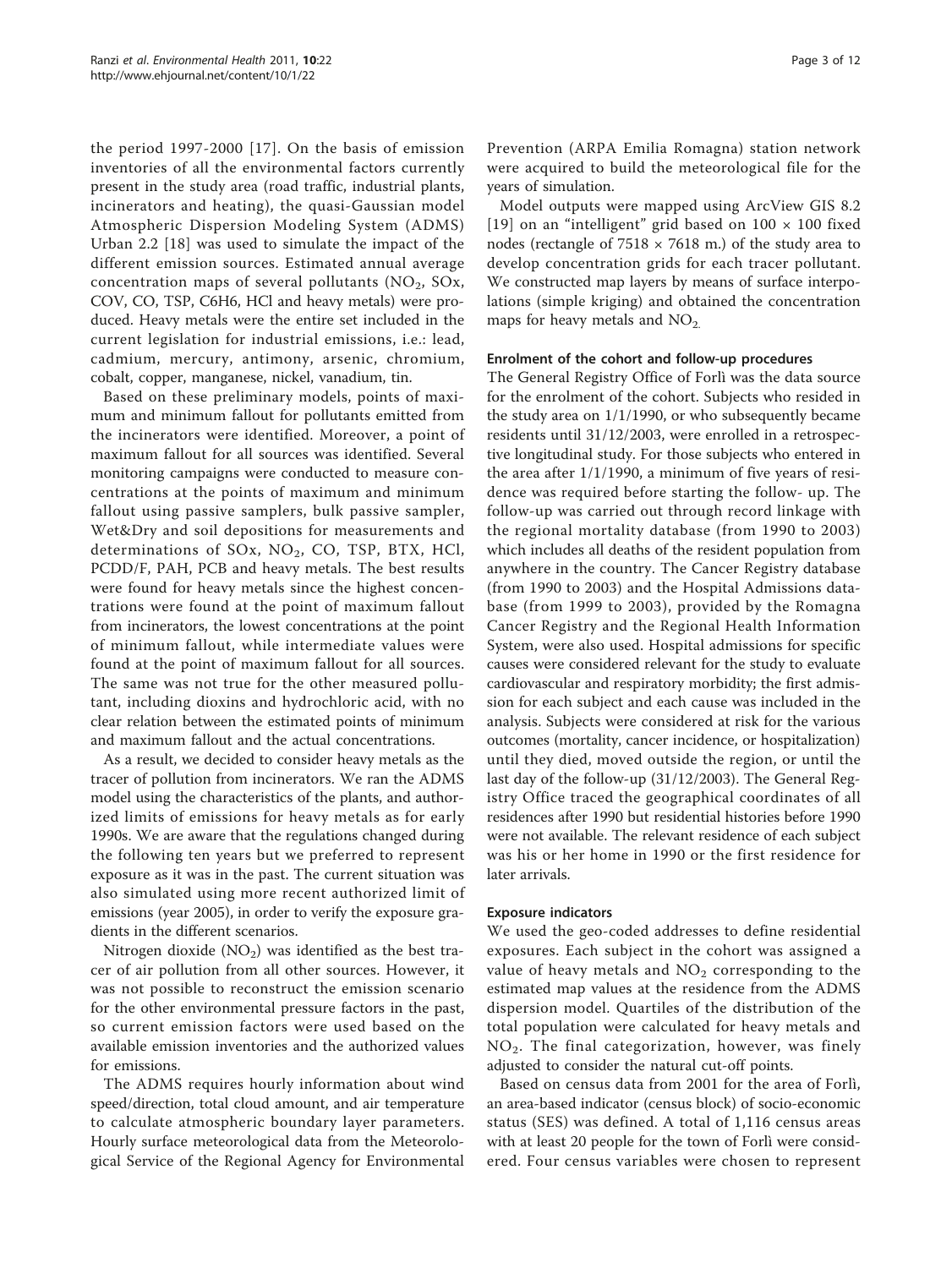different levels of social advantage: education, employment, housing conditions, and family composition. A factorial analysis was conducted, to define a composite indicator of socioeconomic position, combining algebraic indicators and using the weight factor scores. The final categories of the SES indicator (from low to high social class) were based on the population distribution (quintiles) of the composite index.

### Data analyses

For all health outcomes considered, a preliminary analysis was carried out in order to compare mortality and morbidity of the entire cohort with an external reference area. SMR (Standardized Mortality Ratio) and SIR (Standardize Incidence Ratio) were calculated to compare mortality and cancer incidence of the cohort with the regional population or with the local health district population for hospital admissions.

In the integrated database of the cohort, for each individual we had demographic information, SES level, exposure levels at the residence for heavy metals and  $NO<sub>2</sub>$ , date of entry, date of exit and several outcomes (mortality, incidence, and hospitalization). Person-years at risk were calculated by calendar period, gender and age. Age and socioeconomic status adjusted rate ratios (RR) and 95% Confidence Intervals (95% CI) of the association with heavy metal exposure were estimated with Poisson regression separately for males and females and for all the health outcomes considered, using the lowest exposure category as the reference. The choice of the relevant outcomes was based on the literature review. Analyses for soft tissue sarcoma were performed also by combining the results for men and women. To evaluate the possibility of confounding from traffic-related air pollution, we ran an additional analysis using  $NO<sub>2</sub>$  levels as an adjustment factor. We considered *a priori* that the associations to be noted were those with an increasing trend in the adjusted rate ratios across the exposure categories and/or a statistically significant rate ratio in the third or fourth quartiles when compared with the first one.

The statistical package STATA was used for all analyses [[20\]](#page-10-0).

#### Results

The estimated annual average heavy metals concentration throughout the study area was  $1.08 \text{ ng/m}^3$  (standard deviation, SD = 1.03) in 1990 and 0.46 ng/m<sup>3</sup> (SD = 0.45) in 2005. The annual average  $NO<sub>2</sub>$  value in 2005 was 37.46  $\mu$ g/m<sup>3</sup> (SD = 6.56). The concentration maps for heavy metals estimated for 1990 and for 2005 are illustrated in Figure [2a](#page-4-0) and Figure [2b](#page-4-0), respectively. The relative population distributions are rather similar in the two exposure scenarios, although the absolute values are different. Figure [2c](#page-4-0) illustrates the  $NO<sub>2</sub>$  concentration map in 2005 indicating no spatial correlation with predicted heavy metals concentrations.

A total of 31,347 individuals were enrolled in the cohort (51.7% females). Their main characteristics in relation to the four categories of residential exposure to heavy metals are described in Table [2.](#page-4-0) The gender and age distribution was rather similar over the four exposure categories (although people in the second category tended to be younger than in other categories) whereas socioeconomic status and  $NO<sub>2</sub>$  exposure were different. People in the highest heavy metal exposure categories tended to have a lower socioeconomic status than those in the lowest categories (low social class: 8.6% in the lowest heavy metal category versus 20.6% in the highest) while  $NO<sub>2</sub>$  levels were highest in the low heavy metal group. As indicated at the bottom of the table, most of the cohort members (93.1%) remained in the initial heavy metals category throughout the follow-up. A total of 3,407 deaths (1,753 males, 1,654 females) were observed during the study period with a total of 354,702 years of observation.

The analyses of the overall cohort mortality compared with regional rates indicated an all causes standardized mortality ratio, SMR, lower than expected both in men  $(SMR = 0.91, 95\%CI = 0.87-0.96)$  and women  $(SMR = 0.91, 95\% CI = 0.87-0.96)$ 0.92,  $95\%CI = 0.87 - 0.96$ ; cancer mortality and hospital admissions did not differ from the reference population, although some excesses in mortality were found for pleural cancer in men (SMR = 3.64,  $95\%CI = 1.66 - 6.91$ ) and bladder cancer in women (SMR =  $1.76$ ,  $95\%CI =$ 1.01-2.86). Results for cancer incidence confirmed the pleural cancer excess in men (standardized incidence ratio,  $SIR = 2.14$ ,  $95\%CI = 1.03 - 3.94$ ), while an excess of breast cancer in women (SIR = 1.15, 95%CI = 1.03-1.27) was found.

Table [3](#page-5-0) reports the results of the internal analyses of the association between heavy metal exposure and cause-specific mortality. No clear trend of all-cause or cause-specific mortality in relation to estimated heavy metals concentrations was observed in males. It should be noted, however, that an increase in mortality from all causes and from respiratory diseases was found in the second exposure category when compared with the reference. Also among women, no clear trend in allcause and cause-specific mortality was observed. However, higher mortality was observed in all three exposure categories for all causes and for cardiovascular diseases when compared with the reference category.

The results for hospital admissions for cardiovascular and respiratory causes (Table [4\)](#page-6-0) in both sexes confirm the non-positive results observed for mortality. An increase in chronic heart failure only in men was found in the second category of exposure without a noteworthy trend.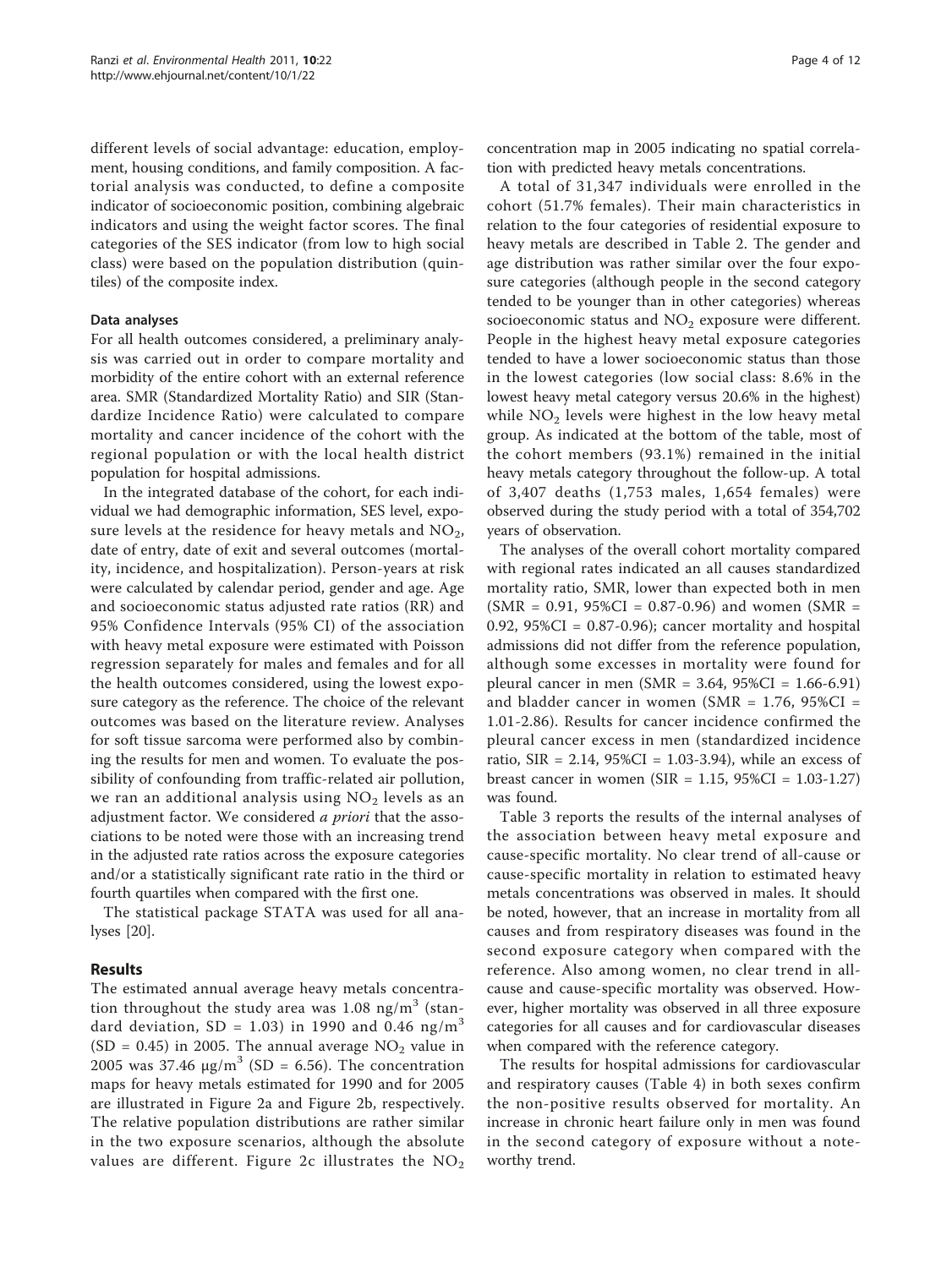<span id="page-4-0"></span>

## Table 2 Characteristics of the cohort of residents in the area of Coriano (Italy) during the period 1990-2003 by estimated air concentration of healvy metals

|                                     | Heavy metals air concentration |      |       |                 |        |                |             |         |              |       |  |
|-------------------------------------|--------------------------------|------|-------|-----------------|--------|----------------|-------------|---------|--------------|-------|--|
|                                     | J.                             |      | Ш     |                 | Ш      |                | IV          |         |              |       |  |
|                                     | $<$ 0.5 ng/m3                  |      |       | $0.5 - 1$ ng/m3 |        | $1-2$ ng/m $3$ | $>2$ ng/m3  |         | <b>Total</b> |       |  |
|                                     | n                              | $\%$ | n     | $\%$            | n      | $\%$           | n           | $\%$    | n            | $\%$  |  |
| <b>Total</b>                        | 10391                          | 33.1 | 7961  | 25.4            | 9400   | 30.0           | 3595        | 11.5    | 31347        | 100.0 |  |
| gender                              |                                |      |       |                 |        |                |             |         |              |       |  |
| male                                | 4966                           | 47.8 | 3775  | 47.4            | 4602   | 49.0           | 1811        | 50.4    | 15154        | 48.3  |  |
| female                              | 5425                           | 52.2 | 4186  | 52.6            | 4798   | 51.0           | 1784        | 49.6    | 16193        | 51.7  |  |
| age (years)                         |                                |      |       |                 |        |                |             |         |              |       |  |
| $0 - 44$                            | 5051                           | 48.6 | 4178  | 52.5            | 4414   | 47.0           | 1720        | 47.8    | 15363        | 49.0  |  |
| 45 - 59                             | 2457                           | 23.6 | 1808  | 22.7            | 2347   | 25.0           | 894         | 24.9    | 7506         | 23.9  |  |
| 60-74                               | 1780                           | 17.1 | 1266  | 15.9            | 1548   | 16.5           | 614         | 17.1    | 5208         | 16.6  |  |
| $75+$                               | 1103                           | 10.6 | 709   | 8.9             | 1091   | 11.6           | 367         | 10.2    | 3270         | 10.4  |  |
| Socioeconomic status                |                                |      |       |                 |        |                |             |         |              |       |  |
| low                                 | 871                            | 8.6  | 405   | 5.3             | 1294   | 14.7           | 656         | 20.6    | 3226         | 10.8  |  |
| medium low                          | 2289                           | 22.5 | 659   | 8.6             | 3844   | 43.7           | 1088        | 34.1    | 7880         | 26.4  |  |
| medium                              | 2893                           | 28.4 | 1633  | 21.3            | 2650   | 30.1           | 942         | 29.6    | 8118         | 27.2  |  |
| medium high                         | 3311                           | 32.6 | 2515  | 32.8            | 932    | 10.6           | 500         | 15.7    | 7258         | 24.3  |  |
| high                                | 805                            | 7.9  | 2447  | 31.9            | 74     | $0.8\,$        | $\mathbf 0$ | $0.0\,$ | 3326         | 11.2  |  |
| missing                             | 222                            | 2.1  | 302   | 3.8             | 606    | 6.4            | 409         | 11.4    | 1539         | 4.9   |  |
| NO <sub>2</sub> concentration       |                                |      |       |                 |        |                |             |         |              |       |  |
| $<$ 30 µg/m <sup>3</sup>            | 2624                           | 25.3 | 1404  | 17.6            | 2851   | 30.3           | 956         | 26.6    | 7835         | 25.0  |  |
| 31-35 $\mu$ g/m <sup>3</sup>        | 2369                           | 22.8 | 4188  | 52.6            | 3554   | 37.8           | 1478        | 41.1    | 11589        | 37.0  |  |
| 36-40 $\mu$ g/m <sup>3</sup>        | 2012                           | 19.4 | 2012  | 25.3            | 1896   | 20.2           | 932         | 25.9    | 6852         | 21.9  |  |
| $>40 \mu g/m^3$                     | 3386                           | 32.6 | 357   | 4.5             | 1099   | 11.7           | 215         | 6.0     | 5057         | 16.1  |  |
| Change of exposure during follow-up |                                |      |       |                 |        |                |             |         |              |       |  |
| never                               | 9744                           | 93.8 | 7175  | 90.1            | 8737   | 92.9           | 3252        | 90.5    | 29185        | 93.1  |  |
| one o more changes                  | 647                            | 6.2  | 786   | 9.9             | 663    | 7.1            | 343         | 9.5     | 2462         | 7.9   |  |
| Person years                        | 120568                         |      | 90980 |                 | 103015 |                | 40139       |         | 354702       |       |  |

Totals for different variables may vary because of missing values.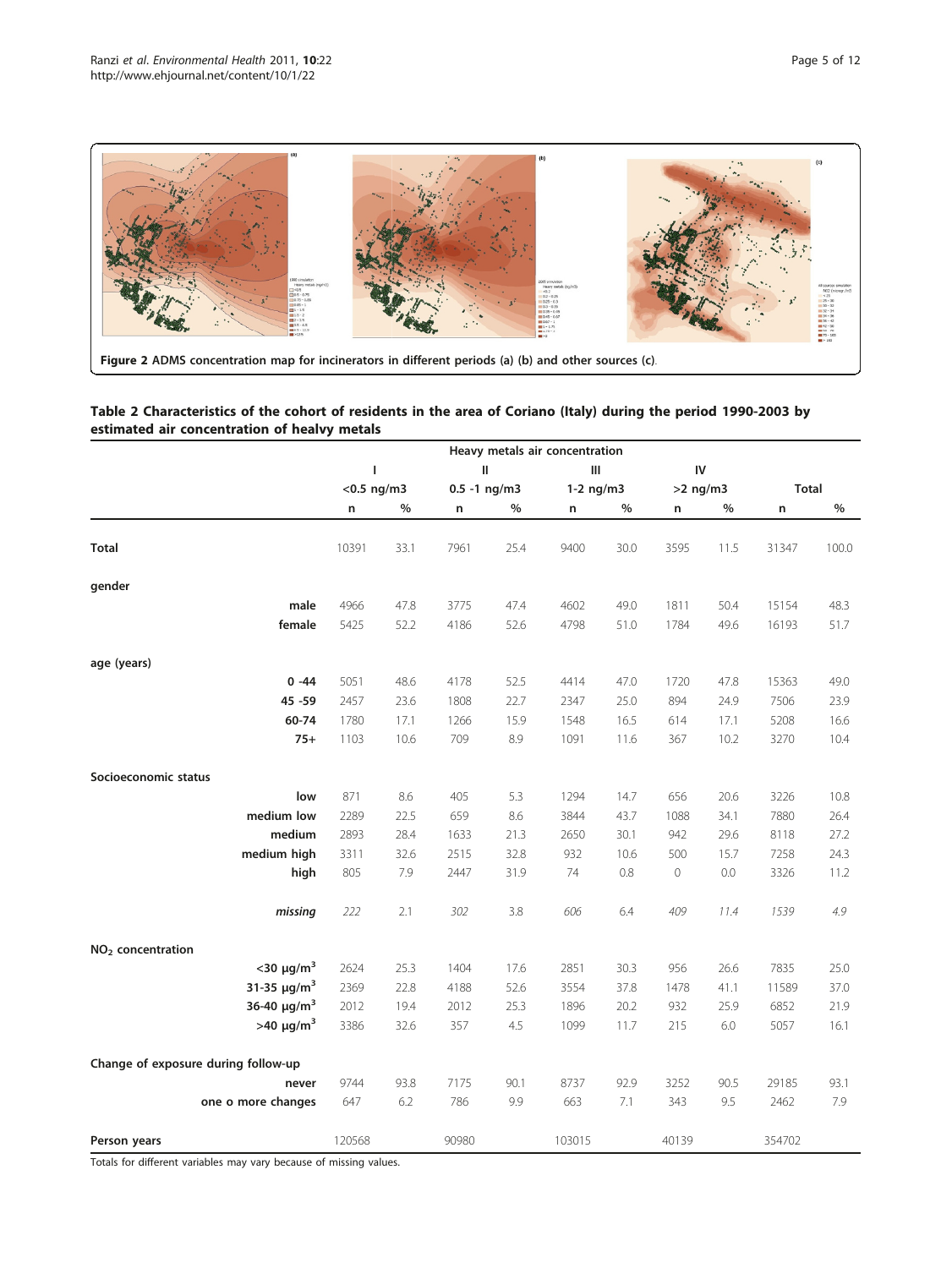|                                    | Heavy metals $\overline{f}$ |                            | Men       |                          |                          | Women          |           |                          |        |  |  |  |
|------------------------------------|-----------------------------|----------------------------|-----------|--------------------------|--------------------------|----------------|-----------|--------------------------|--------|--|--|--|
| Cause (ICD-9)                      |                             | $\mathsf{obs}^\mathsf{\$}$ | $RR^{ss}$ |                          | 95% CI                   | $obs^6$        | $RR^{ss}$ |                          | 95% CI |  |  |  |
|                                    |                             |                            |           |                          |                          |                |           |                          |        |  |  |  |
| All causes (0-999)                 | T                           | 549                        | 1.00      |                          |                          | 495            | 1.00      |                          |        |  |  |  |
|                                    | $\mathbf{I}$                | 503                        | $1.14*$   | 1.00                     | 1.29                     | 514            | $1.19*$   | 1.09                     | 1.30   |  |  |  |
|                                    | III                         | 502                        | 1.05      | 0.92                     | 1.19                     | 460            | $1.09*$   | 1.00                     | 1.20   |  |  |  |
|                                    | IV                          | 199                        | 1.01      | 0.86                     | 1.20                     | 185            | $1.12*$   | 1.00                     | 1.27   |  |  |  |
| Cardiovascular diseases (390-459)  | L                           | 215                        | 1.00      |                          | L,                       | 195            | 1.00      | $\overline{\phantom{a}}$ |        |  |  |  |
|                                    | Ш                           | 183                        | 1.01      | 0.82                     | 1.24                     | 235            | $1.39*$   | 1.14                     | 1.70   |  |  |  |
|                                    | Ш                           | 191                        | 1.06      | 0.86                     | 1.29                     | 194            | 1.21      | 0.98                     | 1.49   |  |  |  |
|                                    | IV                          | 72                         | 0.98      | 0.75                     | 1.29                     | 78             | 1.32      | 1.00                     | 1.72   |  |  |  |
| Ischaemic heart diseases (410-414) | T                           | 101                        | 1.00      | $\bar{ }$                | $\overline{\phantom{0}}$ | 73             | 1.00      | $\overline{\phantom{a}}$ |        |  |  |  |
|                                    | Ш                           | 77                         | 0.83      | 0.61                     | 1.14                     | 81             | 1.26      | 0.90                     | 1.76   |  |  |  |
|                                    | III                         | 77                         | 0.93      | 0.68                     | 1.26                     | 75             | 1.24      | 0.88                     | 1.73   |  |  |  |
|                                    | IV                          | 27                         | 0.79      | 0.51                     | 1.22                     | 25             | 1.14      | 0.72                     | 1.82   |  |  |  |
| Respiratory diseases (460-519)     | L                           | 19                         | 1.00      | i,                       | L,                       | 26             | 1.00      | $\bar{ }$                |        |  |  |  |
|                                    | Ш                           | 31                         | $2.07*$   | 1.14                     | 3.77                     | 26             | 1.18      | 0.67                     | 2.11   |  |  |  |
|                                    | III                         | 23                         | 1.35      | 0.72                     | 2.53                     | 19             | 0.92      | 0.50                     | 1.70   |  |  |  |
|                                    | IV                          | $\overline{7}$             | 1.01      | 0.42                     | 2.45                     | $\overline{4}$ | 0.53      | 0.18                     | 1.56   |  |  |  |
| Chronic pulmonary -                | L                           | 15                         | 1.00      | $\overline{\phantom{a}}$ | $\overline{\phantom{a}}$ | 13             | 1.00      | $\overline{\phantom{a}}$ |        |  |  |  |
| diseases (490496)                  | Ш                           | 16                         | 1.40      | 0.67                     | 2.95                     | 12             | 1.09      | 0.47                     | 2.52   |  |  |  |
|                                    | Ш                           | 14                         | 0.99      | 0.47                     | 2.12                     | 10             | 0.93      | 0.40                     | 2.19   |  |  |  |
|                                    | IV                          | 3                          | 0.53      | 0.15                     | 1.86                     | $\mathbf{1}$   | 0.27      | 0.03                     | 2.06   |  |  |  |

<span id="page-5-0"></span>Table 3 Associations between heavy metals concentration and mortality in the cohort of residents in the area of Coriano (Italy) by cause of death (ICD-9) and gender

\*p-value < 0.05; † Categories of heavy metals: I (reference) <0.5 ng/m3; II 0.5-1 ng/m3; III 1-2 ng/m3; IV >2 ng/m3; § Observed cases; §§ Rate Ratios vs reference category, adjusted by age and socioeconomic status. Period: 1990-2003.

Table [5](#page-7-0) reports the results for cancer mortality and cancer incidence for men and women. For men, no clear relation with increasing exposure to heavy metal was suggested for site-specific cancer mortality and incidence, with the only exception of colon-rectal cancer mortality that was doubled in the third and fourth exposure categories. On the contrary, a clear trend of increasing overall cancer mortality was seen among women. The all-cancer mortality results appeared mainly due to a gradient of increasing risk for stomach, colon, liver, breast, bladder and lympho-haemopoietic cancer (mainly non-Hodgkin's lymphoma and myeloma). Notably, the rate ratio for breast cancer in the highest exposure category was 2.00 (95%CI = 1.0-3.99). Cancer incidence data did not confirm the results found for mortality as no clear trend was detected.

No cases were observed in the reference category for soft tissue sarcoma, therefore rate ratios could not be calculated. On the other hand, four incident cases were found in the third category of heavy metals among women (RR = 4.71, not statistically significant, n.s.). When results for men and women were combined, six

deceased cases were found and an excess in the highest category of exposure ( $RR = 16.54$ ;  $95\%CI = 1.72 - 159.07$ ) was detected.

When all analyses were repeated considering exposure to  $NO<sub>2</sub>$  as a potential confounder, none of the rate ratios estimates changed substantially and the overall findings were confirmed (data not shown).

We performed an additional analysis of mortality considering only residents who were present in the study area in 1990. This sub-cohort represents the 78.8% of the total cohort (91.3% of the total person-years). The results were substantially similar with wider confidence intervals although statistical significance was reached for liver cancer among women at the 4th level of exposure  $(RR = 7.39; 95\%CI = 1.11-49.10, based on 10 cases).$ 

## **Discussion**

We evaluated mortality, cancer incidence and hospitalization for cardiovascular and respiratory diseases among people living close to incinerators using dispersion modelling to assess exposure. The internal analyses showed no association with non-cancer related mortality and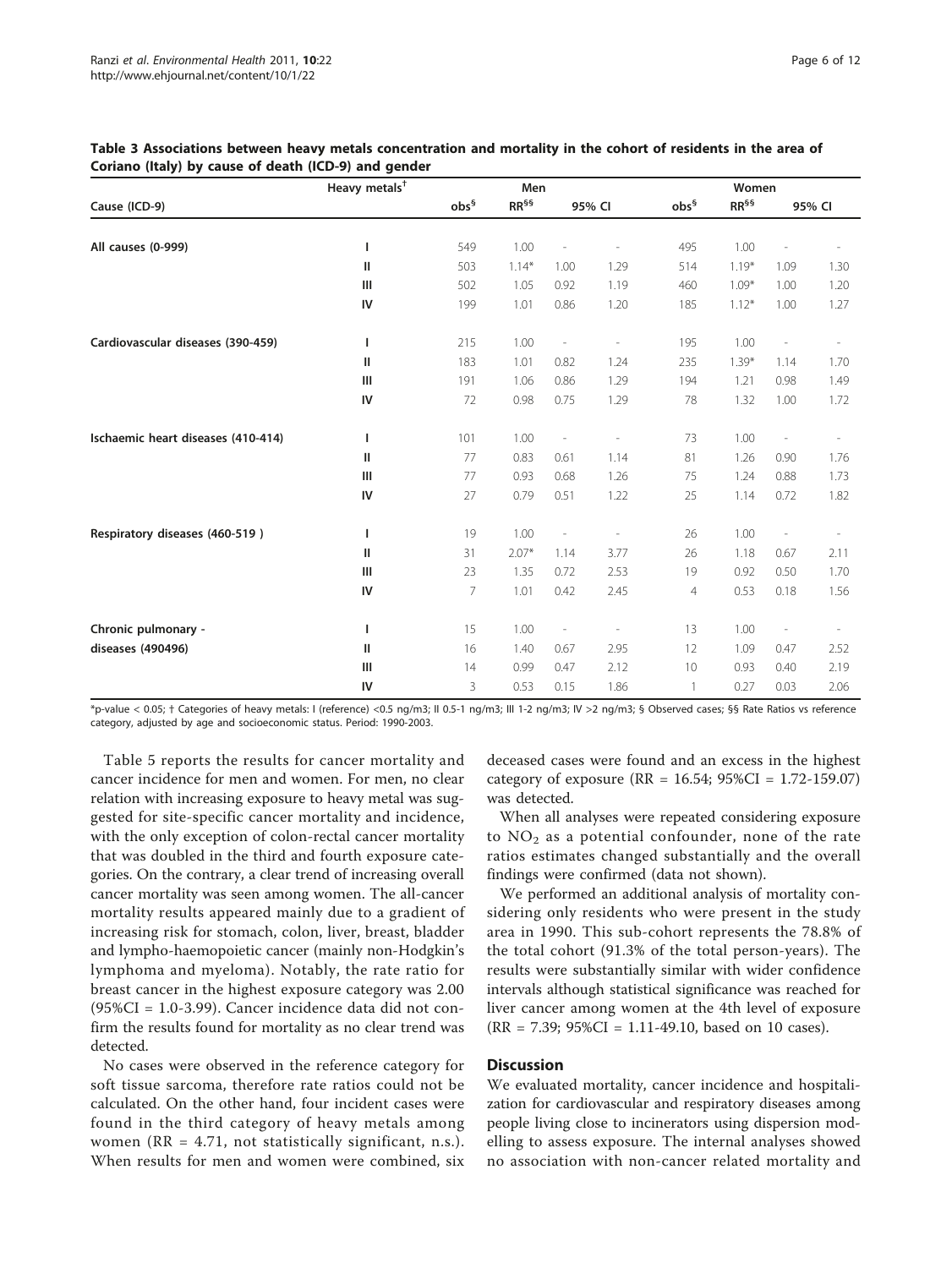|                                                                              | Heavy metals <sup>+</sup> |                  | Men       |        |                          | Women                      |           |      |        |  |
|------------------------------------------------------------------------------|---------------------------|------------------|-----------|--------|--------------------------|----------------------------|-----------|------|--------|--|
| Cause (ICD-9)                                                                |                           | obs <sup>6</sup> | $RR^{ss}$ | 95% CI |                          | $\mathsf{obs}^\mathsf{\$}$ | $RR^{ss}$ |      | 95% CI |  |
| Acute Myocardic Infarction (AMI; 410) <sup>#</sup>                           | ı                         | 40               | 1.00      |        | $\overline{\phantom{a}}$ | 13                         | 1.00      | ٠    |        |  |
|                                                                              | Ш                         | 29               | 0.76      | 0.44   | 1.30                     | 15                         | 1.08      | 0.48 | 2.41   |  |
|                                                                              | III                       | 33               | 0.84      | 0.53   | 1.33                     | 12                         | 0.96      | 0.44 | 2.10   |  |
|                                                                              | IV                        | 36               | 0.81      | 0.51   | 1.28                     | 16                         | 1.40      | 0.66 | 2.98   |  |
| Chronic heart failure (CHF; 428.0, 428.2, 428.9) <sup>‡</sup>                | T                         | 30               | 1.00      |        |                          | 27                         | 1.00      |      |        |  |
|                                                                              | Ш                         | 55               | $2.03*$   | 1.25   | 3.29                     | 24                         | 1.04      | 0.58 | 1.87   |  |
|                                                                              | Ш                         | 32               | 1.07      | 0.65   | 1.76                     | 28                         | 1.05      | 0.62 | 1.78   |  |
|                                                                              | IV                        | 26               | 0.78      | 0.46   | 1.33                     | 38                         | 1.48      | 0.90 | 2.46   |  |
| Chronic obstructive pulmonary disease (COPD; 490-496; esc. 493) <sup>+</sup> | T                         | 28               | 1.00      |        |                          | 31                         | 1.00      |      |        |  |
|                                                                              | Ш                         | 39               | 1.46      | 0.85   | 2.50                     | 24                         | 0.69      | 0.38 | 1.27   |  |
|                                                                              | III                       | 39               | 1.41      | 0.87   | 2.29                     | 26                         | 0.87      | 0.51 | 1.46   |  |
|                                                                              | IV                        | 45               | 1.43      | 0.89   | 2.31                     | 18                         | 0.63      | 0.35 | 1.14   |  |
| Acute Respiratory Diseases (460-466; 480-487)                                | L                         | 67               | 1.00      |        |                          | 70                         | 1.00      |      |        |  |
|                                                                              | Ш                         | 73               | 0.98      | 0.67   | 1.42                     | 65                         | 0.83      | 0.56 | 1.22   |  |
|                                                                              | III                       | 80               | 1.18      | 0.86   | 1.64                     | 63                         | 0.91      | 0.65 | 1.28   |  |
|                                                                              | IV                        | 63               | 0.89      | 0.63   | 1.27                     | 90                         | 1.29      | 0.94 | 1.78   |  |
| Asthma $(493)^*$                                                             | ı                         | 6                | 1.00      |        |                          | 10                         | 1.00      |      |        |  |
|                                                                              | Ш                         | 5                | 1.15      | 0.33   | 4.09                     | 3                          | 0.50      | 0.14 | 1.86   |  |
|                                                                              | Ш                         | 1                | 0.19      | 0.02   | 1.58                     | 5                          | 0.59      | 0.20 | 1.74   |  |
|                                                                              | IV                        | 6                | 1.16      | 0.36   | 3.71                     | 9                          | 1.01      | 0.40 | 2.55   |  |

<span id="page-6-0"></span>Table 4 Associations between heavy metals concentration and hospitalization for specific causes in the cohort of residents in the area of Coriano (Italy) by cause (ICD-9) and gender

\*p-value < 0.05; †Categories of heavy metals: I (reference) <0.5 ng/m3; II 0.5-1 ng/m3; III 1-2 ng/m3 ; IV >2 ng/m3; §Observed cases; §§ Rate Ratios vs reference category, adjusted by age and socioeconomic status; ‡Analyses for AMI, CHF and COPD was restricted to 35-74 year olds; analysis for asthma was restricted to 0-64 year olds. Period: 1999-2003.

morbidity. However, predicted heavy metals concentrations, as indicator of air pollution from the incinerators, were somehow related to cancer mortality in women, in particular for stomach, colon, liver and breast cancer. In addition, a combined analysis of men and women suggested an increase in soft-tissue sarcoma mortality related to exposure to incinerators. The results were adjusted for socioeconomic status whereas there was no important confounding effect from pollution due to other sources.

The excesses detected in the areas with higher exposure levels were observed mainly among females. Of course, a chance finding could be an explanation given multiple testing but it should also considered that women are a more stable population than men and misclassification of exposure is less likely to have occurred. On the other hand, most of the associations that were found for mortality cancer outcomes were not confirmed by incidence data although the time window of follow-up was the same (1990-2003). A possible explanation of these findings is that the effect of the exposure

on cancer incidence precedes the time window of our study so that only mortality is affected.

From the results of the present study it is difficult to determine the causality of the associations and which specific agent emitted from the plants could have an etiological role in the excess risk that we have found. Of course, we considered heavy metals as a surrogate marker for exposure to a complex mixture of pollutants. As for the results of other studies on incinerators, the role of exposure to dioxins could be of importance in this context. Dioxin refers to 210 congeners/isomers of structurally and chemically related polychlorinated dibenzo-para-dioxins (PCDDs) and polychlorinated dibenzofurans (PCDFs), and the 2,3,7,8-tetra-CDD (TCDD) is considered the most toxic dioxin congener in this group. Dioxins are persistent in the environment and resistant to biodegradation and are considered human carcinogens [[21\]](#page-10-0). The MSW incinerator in Forlì did emit dioxins and the values were considered relatively high until 1996 [[16\]](#page-10-0). Like in our female population, increases for all cancers and in particular for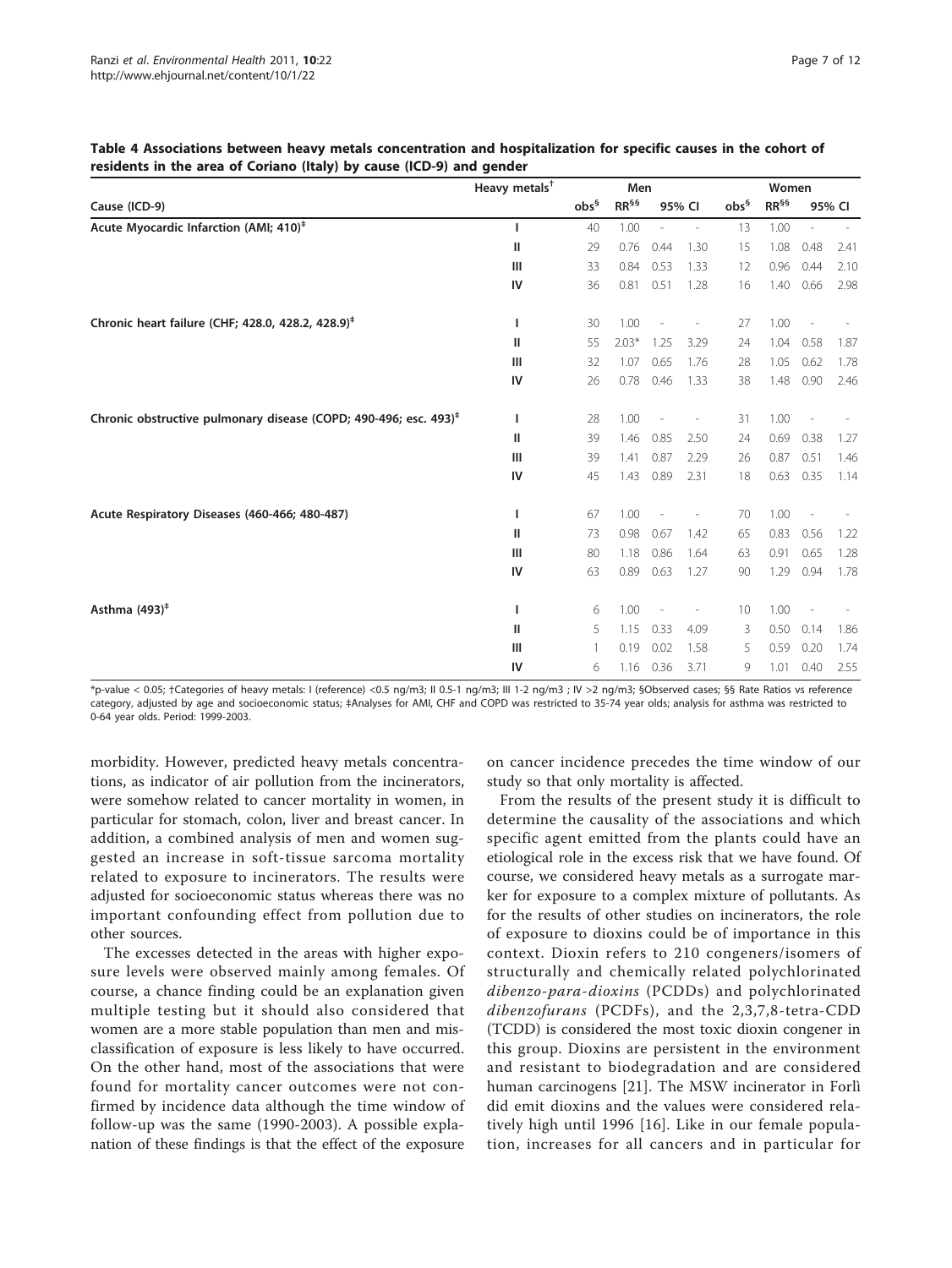| Cause (ICD-9)                 | Heavy<br>$\mathsf{metals}^\dagger$ | Men                         |                  |                          |                          |              |                                         |                          |                |                  | Women            |                          |                          |                          |         |                          |                          |  |  |
|-------------------------------|------------------------------------|-----------------------------|------------------|--------------------------|--------------------------|--------------|-----------------------------------------|--------------------------|----------------|------------------|------------------|--------------------------|--------------------------|--------------------------|---------|--------------------------|--------------------------|--|--|
|                               |                                    |                             | mortality        |                          |                          |              |                                         | cancer incidence         |                |                  | mortality        |                          |                          |                          |         | cancer incidence         |                          |  |  |
|                               |                                    | $\mathbf{obs}^{\mathsf{S}}$ | RR <sup>§§</sup> |                          | IC 95%                   | obs          | $\ensuremath{\mathsf{RR}^{\mathsf{t}}}$ |                          | IC 95%         | obs <sup>§</sup> | RR <sup>§§</sup> |                          | IC 95%                   | obs                      | $RR^S$  |                          | IC 95%                   |  |  |
| All cancer<br>$(140-239)$     | $\mathbf{I}$                       | 216                         | 1.00             |                          | J,                       | 413          | 1.00                                    |                          |                | 152              | 1.00             |                          | J,                       | 396                      | 1.00    |                          |                          |  |  |
|                               | Ш                                  | 194                         | 1.12             | 0.92                     | 1.38                     | 327          | 0.94                                    | 0.81                     | 1.08           | 154              | 1.24             | 0.98                     | 1.57                     | 323                      | 0.96    | 0.83                     | 1.11                     |  |  |
|                               | Ш                                  | 194                         | 1.04             | 0.85                     | 1.27                     | 342          | 0.93                                    | 0.81                     | 1.07           | 153              | 1.24             | 0.98                     | 1.57                     | 315                      | 0.95    | 0.82                     | 1.10                     |  |  |
|                               | IV                                 | 65                          | 0.85             | 0.64                     | 1.12                     | 136          | 0.87                                    | 0.72                     | 1.06           | 65               | $1.47*$          | 1.09                     | 1.99                     | 112                      | 0.90    | 0.73                     | 1.11                     |  |  |
| Stomach (151)                 | $\mathbf{I}$                       | 20                          | 1.00             | ÷,                       | ×,                       | 27           | 1.00                                    | ÷,                       |                | 13               | 1.00             | $\overline{\phantom{a}}$ | ÷,                       | 24                       | 1.00    | $\overline{\phantom{a}}$ | $\overline{\phantom{a}}$ |  |  |
|                               | II                                 | 20                          | 1.44             | 0.76                     | 2.73                     | 28           | 1.18                                    | 0.69                     | 2.00           | 13               | 1.32             | 0.59                     | 2.98                     | 22                       | 1.02    | 0.57                     | 1.81                     |  |  |
|                               | Ш                                  | 22                          | 1.12             | 0.60                     | 2.08                     | 36           | 1.47                                    | 0.89                     | 2.42           | 28               | $2.51*$          | 1.27                     | 4.97                     | 31                       | 1.54    | 0.91                     | 2.63                     |  |  |
|                               | IV                                 | $\overline{7}$              | 0.85             | 0.35                     | 2.03                     | 13           | 1.24                                    | 0.64                     | 2.40           | 7                | 1.86             | 0.73                     | 4.75                     | 8                        | 1.09    | 0.49                     | 2.44                     |  |  |
| Colon rectum<br>$(153 - 154)$ | ı                                  | 18                          | 1.00             | J,                       | ÷,                       | 45           | 1.00                                    |                          |                | 13               | 1.00             |                          |                          | 34                       | 1.00    |                          | $\overline{\phantom{a}}$ |  |  |
|                               | Ш                                  | 11                          | 0.61             | 0.28                     | 1.35                     | 31           | 0.82                                    | 0.52                     | 1.29           | 16               | 1.32             | 0.61                     | 2.87                     | 27                       | 0.91    | 0.55                     | 1.51                     |  |  |
|                               | Ш                                  | 25                          | $2.10*$          | 1.10                     | 4.00                     | 51           | 1.28                                    | 0.86                     | 1.91           | 19               | 1.94             | 0.93                     | 4.06                     | 56                       | $2.00*$ | 1.31                     | 3.06                     |  |  |
|                               | IV                                 | 10                          | 2.05             | 0.92                     | 4.58                     | 17           | 1.00                                    | 0.57                     | 1.75           | 8                | 2.15             | 0.86                     | 5.37                     | 14                       | 1.33    | 0.71                     | 2.48                     |  |  |
| Liver (155)                   | T                                  | 11                          | 1.00             | $\overline{\phantom{a}}$ | $\sim$                   | 10           | 1.00                                    | $\overline{\phantom{a}}$ |                | 3                | 1.00             |                          |                          | 7                        | 1.00    | ÷,                       |                          |  |  |
|                               | Ш                                  | 6                           | 0.61             | 0.21                     | 1.75                     | 7            | 0.80                                    | 0.30                     | 2.10           | 3                | 0.92             | 0.17                     | 5.11                     | 2                        | 0.30    | 0.06                     | 1.46                     |  |  |
|                               | Ш                                  | 6                           | 0.61             | 0.21                     | 1.75                     | 6            | 0.66                                    | 0.24                     | 1.82           | 2                | 1.00             | 0.15                     | 6.61                     | 2                        | 0.34    | 0.07                     | 1.63                     |  |  |
|                               | IV                                 | 1                           | 0.27             | 0.03                     | 2.18                     | -1           | 0.26                                    | 0.03                     | 2.01           | 3                | 5.10             | 0.94                     | 27.80                    | 2                        | 0.94    | 0.20                     | 4.53                     |  |  |
| <b>Larinx (161)</b>           | L                                  | 6                           | 1.00             | J,                       | $\overline{\phantom{a}}$ | 18           | 1.00                                    | $\overline{\phantom{a}}$ | $\overline{a}$ | 0                | 1.00             |                          |                          | 2                        | 1.00    | ÷,                       |                          |  |  |
|                               | Ш                                  | 2                           | 0.42             | 0.08                     | 2.22                     | 6            | 0.41                                    | 0.16                     | 1.04           |                  |                  |                          |                          | $\overline{\phantom{a}}$ | 0.61    | 0.06                     | 6.80                     |  |  |
|                               | Ш                                  | 3                           | 0.53             | 0.13                     | 2.25                     | 4            | 0.26                                    | 0.09                     | 0.76           | 1                |                  |                          |                          | $\overline{\phantom{a}}$ | 0.60    | 0.05                     | 6.62                     |  |  |
|                               | IV                                 | $\circ$                     | 0.00             | 0.00                     |                          | 1            | 0.15                                    | 0.02                     | 1.14           | 0                |                  |                          |                          | $\overline{\phantom{a}}$ | 1.60    | 0.15                     | 17.64                    |  |  |
| Lung (162)                    | т                                  | 54                          | 1.00             | $\overline{\phantom{a}}$ | $\overline{\phantom{a}}$ | 69           | 1.00                                    | $\overline{\phantom{a}}$ | J,             | 15               | 1.00             | $\overline{a}$           | $\overline{\phantom{a}}$ | 16                       | 1.00    | J,                       |                          |  |  |
|                               | Ш                                  | 50                          | 1.17             | 0.78                     | 1.76                     | 60           | 1.04                                    | 0.73                     | 1.47           | 12               | 0.95             | 0.43                     | 2.11                     | 19                       | 1.36    | 0.70                     | 2.65                     |  |  |
|                               | Ш                                  | 56                          | 1.15             | 0.78                     | 1.71                     | 64           | 1.05                                    | 0.75                     | 1.48           | 10               | 0.89             | 0.39                     | 2.06                     | 11                       | 0.82    | 0.38                     | 1.78                     |  |  |
|                               | IV                                 | 18                          | 0.91             | 0.53                     | 1.57                     | 25           | 0.96                                    | 0.61                     | 1.52           | $\overline{4}$   | 0.96             | 0.31                     | 2.97                     | $\overline{4}$           | 0.81    | 0.27                     | 2.42                     |  |  |
| Soft tissue<br>sarcoma (171)  | L                                  | $\Omega$                    | 1.00             |                          |                          | 3            | 1.00                                    |                          |                | 0                | 1.00             |                          |                          | 1                        | 1.00    |                          |                          |  |  |
|                               | Ш                                  | -1                          |                  |                          |                          | 1.           | 0.37                                    | 0.04                     | 3.59           | 0                |                  |                          |                          | 0                        | 0.00    |                          |                          |  |  |
|                               | Ш                                  | 0                           |                  |                          |                          | 2            | 0.72                                    | 0.12                     | 4.31           | 2                |                  |                          |                          | $\overline{4}$           | 4.71    | 0.53                     | 42.16                    |  |  |
|                               | IV                                 | 1                           |                  |                          |                          | $\mathbf{1}$ | 0.84                                    | 0.09                     | 8.06           | 2                |                  |                          |                          | $\circ$                  | 0.00    |                          |                          |  |  |
| <b>Breast (175)</b>           | L                                  | 0                           | 1.00             |                          |                          | 0            | 1.00                                    |                          |                | 21               | 1.00             | $\overline{\phantom{a}}$ | $\overline{\phantom{a}}$ | 125                      | 1.00    | $\overline{\phantom{a}}$ | $\overline{\phantom{m}}$ |  |  |
|                               | Ш                                  | $\circledcirc$              |                  |                          |                          | $\circ$      |                                         |                          |                | 22               | 1.33             | 0.73                     | 2.43                     | 90                       | 0.89    | 0.68                     | 1.17                     |  |  |
|                               | Ш                                  | 0                           |                  |                          |                          | 0            |                                         |                          |                | 18               | 1.02             | 0.55                     | 1.92                     | 81                       | 0.78    | 0.59                     | 1.03                     |  |  |
|                               | IV                                 | 0                           |                  |                          |                          | 0            |                                         |                          |                | 13               | 2.00             | 1.00                     | 3.99                     | 30                       | 0.76    | 0.51                     | 1.13                     |  |  |
| Prostate (185)                | L                                  | 14                          | 1.00             | $\overline{\phantom{a}}$ | $\overline{\phantom{a}}$ | 60           | 1.00                                    |                          |                | 0                | 1.00             |                          |                          | 0                        | 1.00    |                          |                          |  |  |
|                               | Ш                                  | 12                          | 1.08             | 0.50                     | 2.33                     | 48           | 0.93                                    | 0.64                     | 1.37           | 0                |                  |                          |                          | $\circ$                  |         |                          |                          |  |  |
|                               | Ш                                  | 23                          | 1.85             | 0.95                     | 3.59                     | 58           | 1.08                                    | 0.75                     | 1.55           | 0                |                  |                          |                          | $\circ$                  |         |                          |                          |  |  |
|                               | IV                                 | 8                           | 1.57             | 0.66                     | 3.74                     | 29           | 1.27                                    | 0.82                     | 1.99           | 0                |                  |                          |                          | 0                        |         |                          |                          |  |  |
|                               |                                    |                             |                  |                          |                          |              |                                         |                          |                |                  |                  |                          |                          |                          |         |                          |                          |  |  |

## <span id="page-7-0"></span>Table 5 Associations between heavy metals concentration and mortality/incidence of cancer in the cohort of residents in the area of Coriano (Italy) by cause (ICD-9) and gender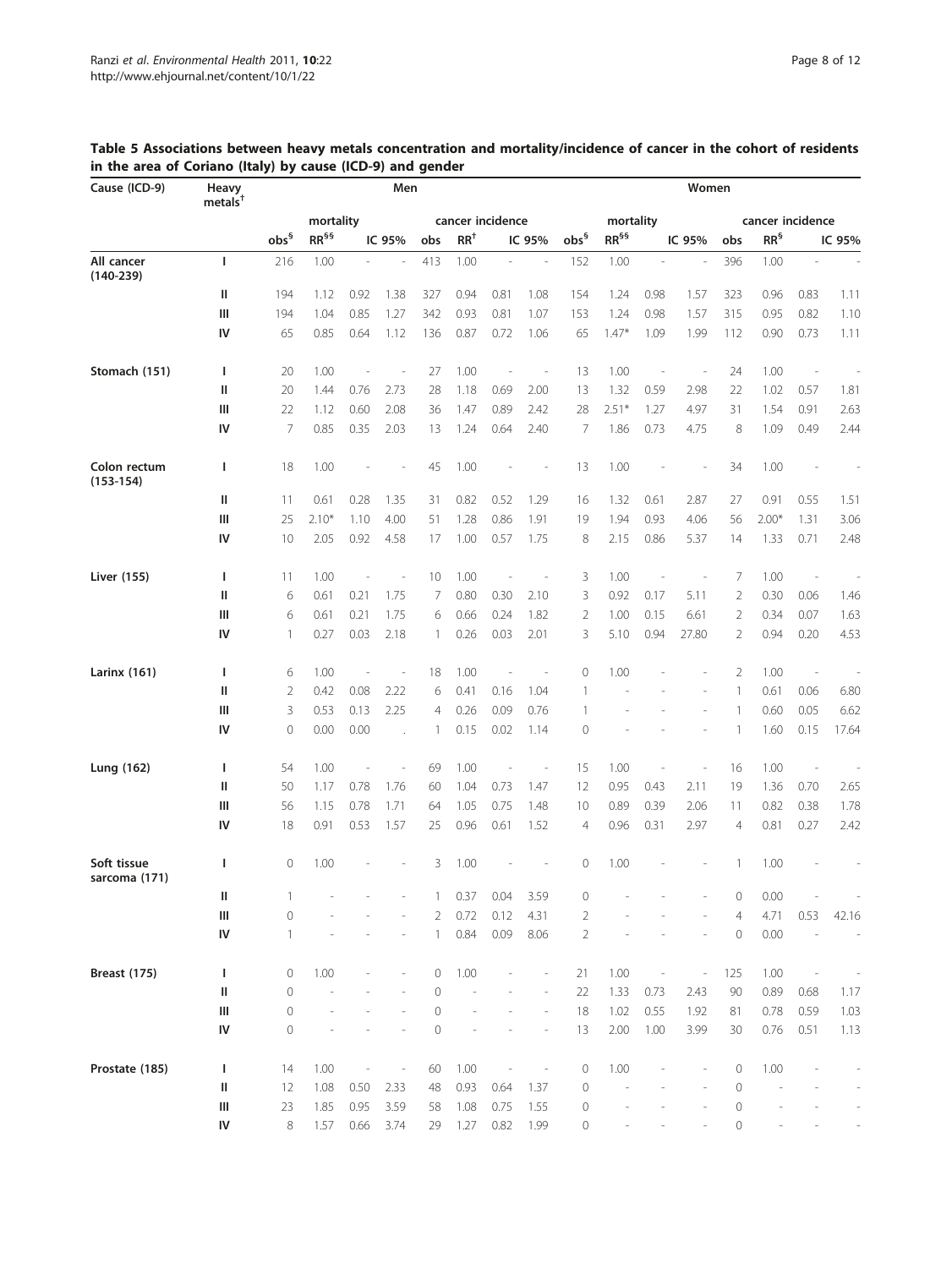| Bladder (188)§                        | L   | 10             | 1.00 |      |      | 48 | 1.00 |      |      | 4  | 1.00 |      |       | 7            | 1.00 |      |      |
|---------------------------------------|-----|----------------|------|------|------|----|------|------|------|----|------|------|-------|--------------|------|------|------|
|                                       | Ш   | 13             | 1.50 | 0.62 | 3.61 | 33 | 0.83 | 0.53 | 1.29 | 4  | 1.09 | 0.25 | 4.78  | 9            | 1.49 | 0.55 | 4.01 |
|                                       | III | 14             | 1.50 | 0.64 | 3.51 | 32 | 0.76 | 0.48 | 1.18 | 3  | 1.00 | 0.21 | 4.82  | 5            | 0.85 | 0.27 | 2.68 |
|                                       | IV  | 6              | 1.48 | 0.52 | 4.22 | 14 | 0.78 | 0.43 | 1.42 | 3  | 3.06 | 0.64 | 14.70 | 5            | 2.30 | 0.73 | 7.24 |
| Central nerv. sys.<br>(191-192;225)§  | L   | 4              | 1.00 |      |      | 6  | 1.00 |      |      | 4  | 1.00 |      |       | 8            | 1.00 |      |      |
|                                       | Ш   | 3              | 0.51 | 0.10 | 2.55 | 9  | 1.84 | 0.65 | 5.17 | 4  | 0.76 | 0.17 | 3.43  | 5            | 0.77 | 0.25 | 2.36 |
|                                       | III | 5              | 1.65 | 0.38 | 7.21 | 7  | 1.32 | 0.44 | 3.93 | 6  | 2.38 | 0.61 | 9.21  | 6            | 0.90 | 0.31 | 2.61 |
|                                       | IV  | $\overline{0}$ | 0.00 |      |      | 3  | 1.35 | 0.34 | 5.39 | 0  | 0.00 |      |       | $\mathbf{0}$ | 0.00 |      |      |
| Lymphoemat.<br>system (200-208)       | п   | 27             | 1.00 |      |      | 50 | 1.00 |      |      | 17 | 1.00 |      |       | 34           | 1.00 |      |      |
|                                       | Ш   | 19             | 0.87 | 0.47 | 1.62 | 31 | 0.75 | 0.48 | 1.18 | 14 | 0.93 | 0.44 | 1.97  | 29           | 1.02 | 0.62 | 1.67 |
|                                       | Ш   | 14             | 0.58 | 0.30 | 1.14 | 34 | 0.77 | 0.50 | 1.19 | 12 | 0.94 | 0.44 | 2.05  | 23           | 0.81 | 0.48 | 1.38 |
|                                       | IV  | $\overline{4}$ | 0.42 | 0.15 | 1.23 | 13 | 0.70 | 0.38 | 1.28 | 8  | 1.78 | 0.74 | 4.25  | 13           | 1.23 | 0.65 | 2.33 |
| Non-Hodgkin<br>Limphoma<br>(200, 202) | ш   | 10             | 1.00 |      |      | 23 | 1.00 |      |      | 7  | 1.00 |      |       | 15           | 1.00 |      |      |
|                                       | Ш   | 6              | 0.80 | 0.28 | 2.29 | 10 | 0.54 | 0.26 | 1.14 | 7  | 0.83 | 0.27 | 2.56  | 14           | 1.10 | 0.53 | 2.29 |
|                                       | III | 6              | 0.63 | 0.22 | 1.82 | 13 | 0.65 | 0.33 | 1.28 | 2  | 0.47 | 0.09 | 2.44  | 8            | 0.64 | 0.27 | 1.51 |
|                                       | IV  | $\overline{2}$ | 0.52 | 0.11 | 2.45 | 5  | 0.59 | 0.23 | 1.57 | 3  | 2.03 | 0.48 | 8.67  | 5            | 1.06 | 0.39 | 2.93 |
| Myeloma (203)                         | ı   | 7              | 1.00 |      |      | 13 | 1.00 |      |      | 3  | 1.00 |      |       | 8            | 1.00 |      |      |
|                                       | Ш   | 3              | 0.37 | 0.09 | 1.62 | 14 | 0.45 | 0.16 | 1.27 | 1  | 0.32 | 0.03 | 3.53  | 9            | 0.36 | 0.10 | 1.30 |
|                                       | III | $\overline{2}$ | 0.33 | 0.06 | 1.72 | 11 | 0.61 | 0.24 | 1.52 | 3  | 1.44 | 0.26 | 7.93  | 9            | 0.48 | 0.15 | 1.54 |
|                                       | IV  | 0              | 0.00 |      |      | 5  | 0.61 | 0.17 | 2.13 | 3  | 4.28 | 0.77 | 23.80 | 3            | 0.95 | 0.26 | 3.45 |
| Leukaemia<br>$(204 - 208)$            | L   | 9              | 1.00 |      |      | 13 | 1.00 |      |      | 5  | 1.00 |      |       | 10           | 1.00 |      |      |
|                                       | Ш   | 9              | 1.33 | 0.51 | 3.49 | 5  | 1.27 | 0.60 | 2.72 | 6  | 1.82 | 0.54 | 6.19  | 3            | 1.31 | 0.50 | 3.40 |
|                                       | Ш   | 6              | 0.78 | 0.27 | 2.25 | 7  | 0.94 | 0.42 | 2.11 | 7  | 1.69 | 0.52 | 5.55  | 4            | 1.35 | 0.52 | 3.49 |
|                                       | IV  | $\overline{2}$ | 0.67 | 0.14 | 3.16 | 3  | 1.01 | 0.36 | 2.84 | 2  | 1.31 | 0.25 | 6.95  | 3            | 1.23 | 0.33 | 4.62 |

Table 5 Associations between heavy metals concentration and mortality/incidence of cancer in the cohort of residents in the area of Coriano (Italy) by cause (ICD-9) and gender (Continued)

\*p-value < 0.05; <sup>†</sup>Categories of heavy metals: I (reference) <0.5 ng/m<sup>3</sup>; II 0.5-1 ng/m<sup>3</sup>; III 1-2 ng/m<sup>3</sup>; IV >2 ng/m<sup>3</sup>; SObserved cases; §§Rate Ratios (RR) versus the reference category of heavy metals adjusted for age and socioeconomic status;  $\pm$ ICD-9 codes considered for cancer incidence were: bladder cancer = 188;223.3;223.7;236.7;239.4; cancer of the central nervous system = 191-192. Period: 1990-2003.

cancer of the digestive system (stomach and colon rectum) have been observed among occupational cohorts exposed to dioxin [[22\]](#page-10-0) and in the Seveso population, among residents in the more contaminated areas [[23](#page-10-0)]. In addition, among women we observed an increase in mortality for Hodgkin's disease and myeloma (based on few cases and not statistically significant) as it has been reported among Seveso women [[24](#page-10-0)] and in a French study [[11](#page-10-0)] where the increase of blood cancer was related to dioxin exposure from incinerators. We observed a clear excess for breast cancer but the literature on the risk of breast cancer in the proximity of incinerators is rather poor [[1](#page-10-0),[2](#page-10-0)]. No breast cancer excesses were observed in Seveso's longitudinal study, following the 1976 accident [[25](#page-10-0)]; however, the Seveso

Women's Health Study reported a two-fold risk for breast cancer among pre-menopausal women with highest serum levels of TCDD [\[26](#page-10-0)]. There are several other studies that have found increased breast cancer incidence [[27-29\]](#page-11-0) in females occupationally exposed to dioxins. Finally, as in our observation, several studies have related residency in proximity of incinerators with liver cancer [\[8](#page-10-0)] and soft tissue sarcoma [[10,2,14,](#page-10-0)[30,31](#page-11-0)] although negative results also exist [\[32\]](#page-11-0).

The strength of this work is the longitudinal study design adopted, in which individuals were followed for various health outcomes, exposure was assessed with advanced modelling techniques, socioeconomic status and other environmental exposures were also considered as potential confounders. To our knowledge, there are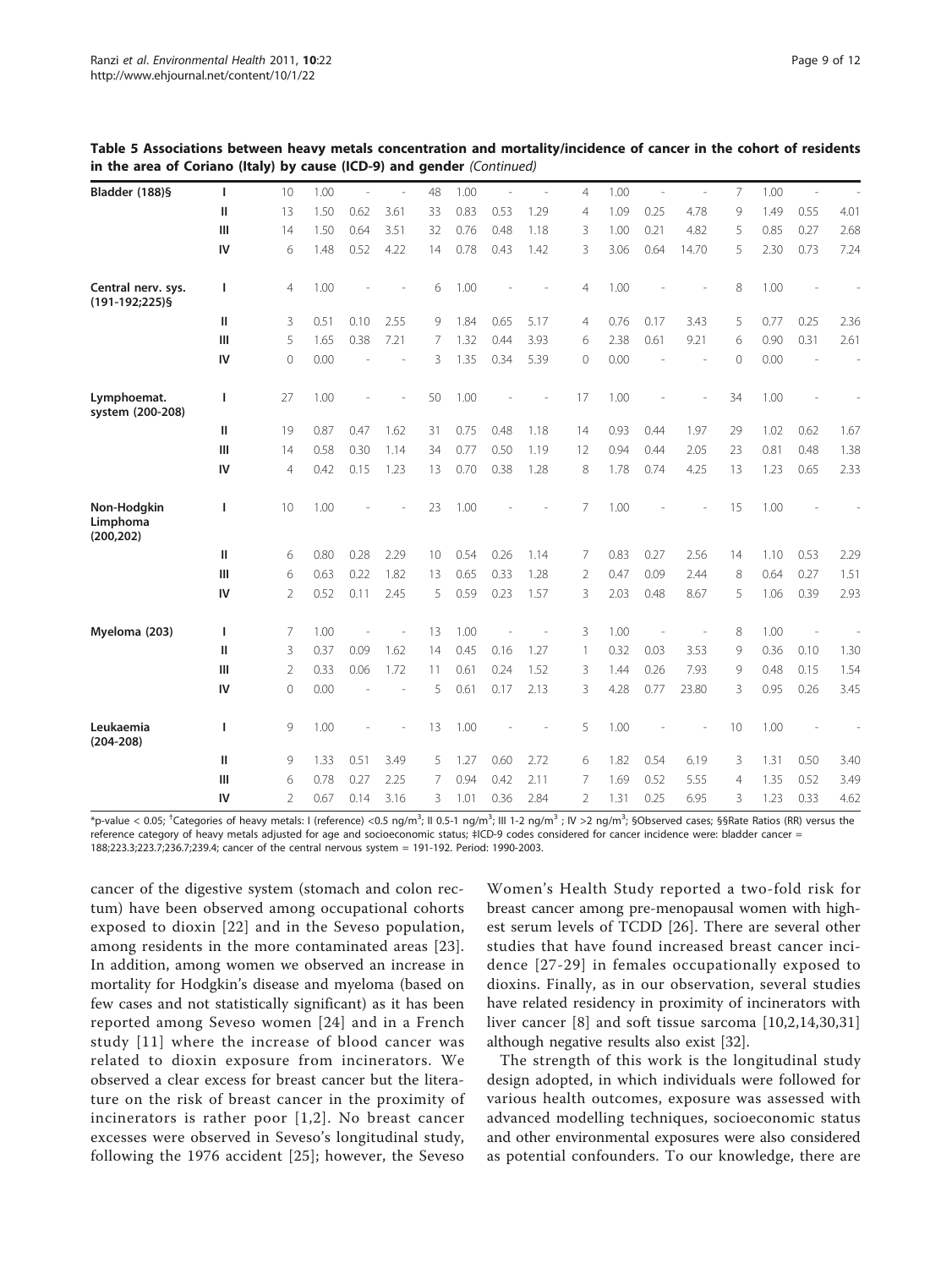no other studies on incinerators conducted at the individual level with the details that we took into account. Despite that, the methodological aspects of the study and the main limitations should be considered.

Exposure assessment is a critical component of the study. We define the study population as people living up to 3.5 km far from the plants. This choice is based on previous studies [[8,10\]](#page-10-0) and information by model simulations on the profile of the distribution of pollutant emitted by plants. In fact, this choice provided a good contrast of exposure conditions and a better comparability of the contrasted population groups. We geo-coded all the residential addresses and exposure was assessed using the results of a model of dispersion of pollutants into the atmosphere. A French study has validated Gaussian dispersion model for dioxins from an incinerator with a campaign of measurements on the ground in 75 sampling points [[33](#page-11-0)]. The results confirmed the validity of the model in defining the different gradients of exposure, and identified inconsistencies between measured levels and those estimated by the model only in the presence of complex topographical situations (e.g. hills), a condition that does not apply to the Po Valley. A recent British study compared the use of distance as a proxy of exposure from a source of pollution by means of estimates derived from dispersion models and concluded that the use of the models significantly reduces the risk of misclassification embedded in the use of the distance from a point source [\[34\]](#page-11-0).

The approach we used for exposure assessment has several assumptions and limitations. First of all, we considered only exposure to air pollution whereas other exposure routes, such as soil contamination or food and water consumption, could have importance. We considered only the individual residences at the beginning of the follow-up and this choice was supported by the observation that the exposure category never changed during the study for over 90% of the subjects (Table [2](#page-4-0)). Also, exposure was assessed at the beginning of followup to account for diseases with a long period of induction-latency (such as cancer) where the relevant exposure does not necessarily correspond to when it was diagnosed but to exposure levels in the previous years or decades. We used authorized emission values of pollutants to simulate dispersion from incinerators. This could have overestimated concentration values, but the shape of the fallout and the gradients of exposure are not sensitive to this choice. Finally, we assumed that heavy metals are better tracer for incinerator pollution than other pollutants since there is vast literature that indicates different heavy metals (such as Cd, Ni, As, Pb, Zn, Cu, Mn) as possible tracers of incinerators [[16,](#page-10-0)[35,36\]](#page-11-0), and this choice was supported by monitoring campaigns conducted during the study period.

The role of the potential confounders, in particular other occupational and/or environmental exposures, should be considered. We observed a cluster of incidence and mortality for pleural cancer among men in the second exposure category; the absolute number of cases is low, but the relative risk is high. This cluster is due to occupational exposure to asbestos in the small industrial area in the second exposure category. There are other environmental factors in the study area due to the proximity of the highway and the urban area. We took into account the effect of exposure to vehicular traffic using predicted  $NO<sub>2</sub>$  levels; the dispersion model for  $NO<sub>2</sub>$  showed no overlap between the areas of high  $NO<sub>2</sub>$  and the areas of high heavy metal levels. The traffic-related pollutants in this case would act, at least in theory, as negative confounders. However, when  $NO<sub>2</sub>$ levels where considered in the analysis no important changes in the relative risk estimates were noted, even for respiratory mortality.

An additional limit, like many other epidemiological investigations, is the lack of individual data about potential confounding factors such as individual socioeconomic conditions, occupational exposure, and personal lifestyle factors such as smoking habits. Data on socioeconomic status, available at the aggregate level (census tract), allowed us to indirectly take into account other factors related to mortality and/or cancer incidence (i.e. smoking habits and occupational exposure are strongly linked to socioeconomic conditions). In fact, rate ratios estimates were attenuated after adjusting for socioeconomic status (all causes, cardiovascular diseases and some cancer types; data before adjustment are not reported). On the basis of these findings, we cannot exclude the possibility of a residual confounding by socioeconomic status.

It is notable that the lack of information about residential history before 1990 has limited the possibility of evaluating the effects of duration of exposure and latency since first exposure, two common useful measures in cohort analysis. Finally, as already indicated, power limitations given the size of the population studied may have limited the possibility to provide stable results. In fact, the study was able to detect a relative risk of 1.3 in the last category of exposure for all cancer combined (with  $\alpha = 0.95$  and  $\beta = 0.80$ ).

## Conclusions

We found some excesses of cancer mortality among residents in areas with the highest predicted concentration of heavy metals. These findings might be possibly related to pollutants released from the incinerators over the past decades. This study contributes to the controversy over the possible health effects of waste management. However, future research into the health risks of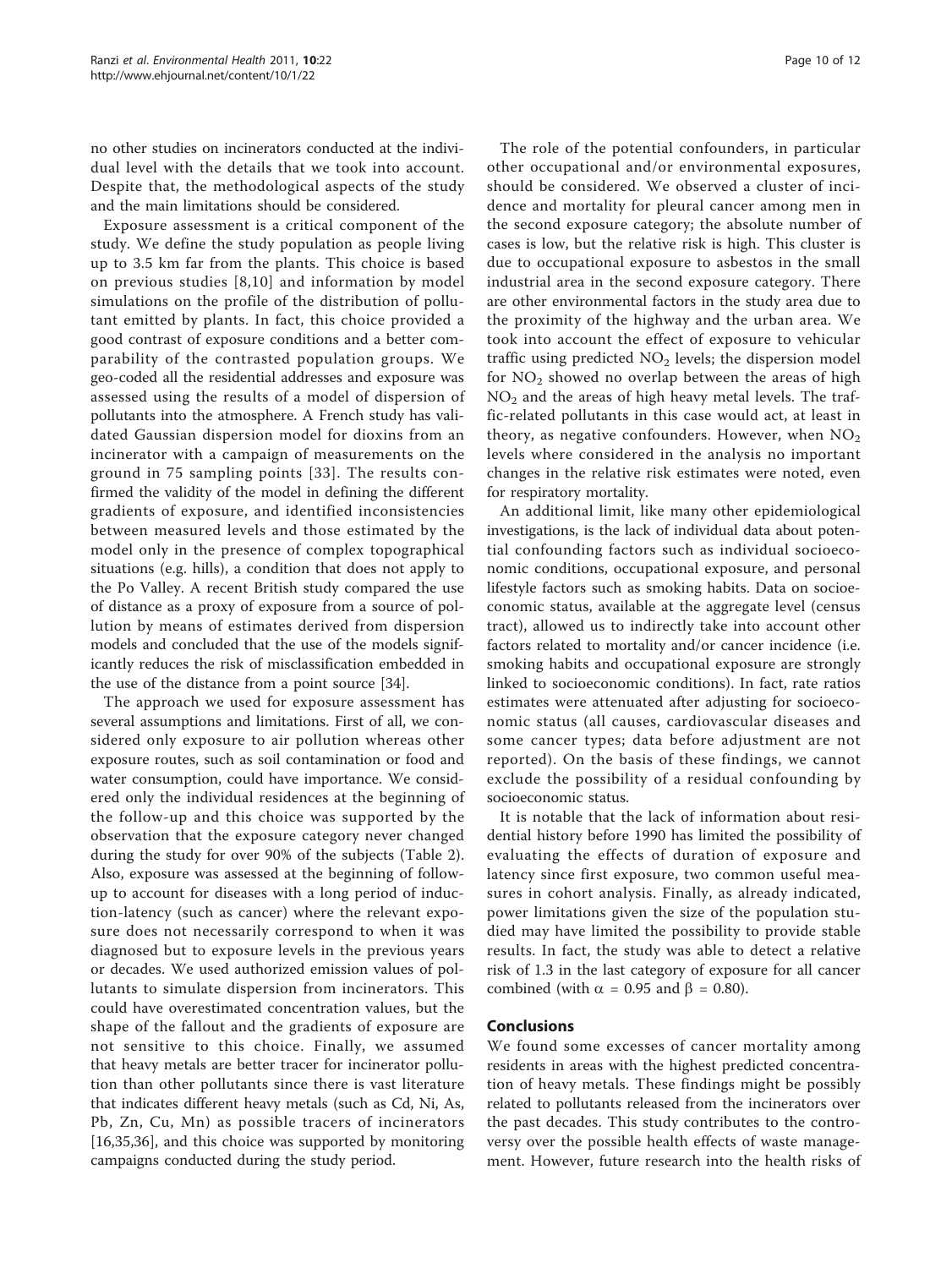<span id="page-10-0"></span>waste management needs an accurate characterization of individual exposure, an improved knowledge of chemical and toxicological data of specific compounds, multi-site studies of large populations to increase statistical power, approaches based on individuals rather than communities and a better control of confounding factors. In this view, an ongoing multi-site project over the entire Emilia-Romagna region is investigating possible health effects due to exposure to all eight incinerators operating in the region.

#### List of Abbreviations

ADMS: Atmospheric Dispersion Model System; ARPA: Regional Agency for Environmental Prevention; As: Arsenic; BTX: Benzene, Toluene, Xilene; C6H6: Benzene; Cd: Cadmium; CO: Carbon monoxide; Cu: Copper; GIS: Geographic Information System; HCl: Hydrochloric acid; HW: Hospital Waste; Mn: Manganese; MSW: Municipal Solid Waste; Ni: Nickel; NO2: nitrogen dioxide; PAH: Polycyclic aromatic hydrocarbon; Pb: Lead; PCB: Polychlorinated biphenyls; PCDD: Polychlorinated dibenzodioxins; PCDF: Polychlorinated dibenzofurans; RR: Rate Ratio; SD: Standard Deviation; SES: Socioeconomic Status; SIR: Standardized Incidence Ratio; SMR: Standardized Mortality Ratio; SOx: Sulfur Oxides; TCDD: 2,3,7,8-Tetrachlorodibenzo-p-dioxins; TSP: Total Suspended Particles; VOC: Volatile Organic Compounds; Zn: Zinc.

#### Acknowledgements

The authors wish to thank Giulia Cesaroni and Chiara Badaloni, Department of Epidemiology ASL/RME, for their contribution in the computation of the socioeconomic index for the study area, Cristina Regazzi of Regional Agency for Environmental Prevention of Emilia Romagna, (Italy) for its support in environmental data collection, the Public Health Department of the Local Health Authority of Forlì and the Romagna Cancer Registry for their contribution to the study, and Margaret Becker for her help in reviewing the English version of the manuscript. We thank Benedetto Terracini for his comments to an earlier draft.

The study was funded from the Interreg IIIC European Project "Enhance health: Environmental health surveillance system in urban areas near incinerators and industrial premises", financed by the European Regional Development Fund (ERDF).

#### Author details

<sup>1</sup> Environmental Health Reference Centre, Regional Agency for Environmental Prevention of Emilia Romagna, Modena, Italy. <sup>2</sup>Department of Epidemiology - Lazio Regional Health Service, Rome, Italy.

#### Authors' contributions

AR and VF participated in the design of the study, performed the statistical analysis and drafted the manuscript. LE participated in the acquisition of environmental data and exposure assessment. PL participated in study conceiving and design. CAP has been involved in coordination and interpretation. FF coordinated the design of the study, the statistical analyses and helped to draft the manuscript. All authors read and approved the final manuscript.

#### Competing interests

The authors declare that they have no competing interests.

Received: 28 July 2010 Accepted: 24 March 2011 Published: 24 March 2011

#### References

- Franchini M, Rial M, Buiatti E, Bianchi F: [Health effects of exposure to](http://www.ncbi.nlm.nih.gov/pubmed/15269458?dopt=Abstract) [waste incinerator emissions: a review of epidemiological studies.](http://www.ncbi.nlm.nih.gov/pubmed/15269458?dopt=Abstract) Ann Ist Super Sanita 2004, 40:101-15.
- 2. WHO: Population health and waste management: scientific data and policy options. Report of a WHO workshop, Rome, Italy; 2007 [[http://www.](http://www.euro.who.int/__data/assets/pdf_file/0012/91101/E91021.pdf) [euro.who.int/\\_\\_data/assets/pdf\\_file/0012/91101/E91021.pdf](http://www.euro.who.int/__data/assets/pdf_file/0012/91101/E91021.pdf)].
- 3. Porta D, Milani S, Lazzarino AI, Perucci CA, Forastiere F: [Systematic review](http://www.ncbi.nlm.nih.gov/pubmed/20030820?dopt=Abstract) [of epidemiological studies on health effects associated with](http://www.ncbi.nlm.nih.gov/pubmed/20030820?dopt=Abstract) [management of solid waste.](http://www.ncbi.nlm.nih.gov/pubmed/20030820?dopt=Abstract) Environmental Health 2009, 8:60.
- 4. Tango T, Fujita T, Tanihata T, Minowa M, Doi Y, Kato N, Kunikane S, Uchiyama I, Tanaka M, Uehata T: [Risk of adverse reproductive outcomes](http://www.ncbi.nlm.nih.gov/pubmed/15242064?dopt=Abstract) [associated with proximity to municipal solid waste incinerators with](http://www.ncbi.nlm.nih.gov/pubmed/15242064?dopt=Abstract) [high dioxin emission levels in Japan.](http://www.ncbi.nlm.nih.gov/pubmed/15242064?dopt=Abstract) J Epidemiol 2004, 14:83-93.
- 5. Vinceti M, Malagoli C, Teggi S, Fabbi S, Goldoni C, De Girolamo G, Ferrari P, Astolfi G, Rivieri F, Bergomi M: [Adverse pregnancy outcomes in a](http://www.ncbi.nlm.nih.gov/pubmed/18824255?dopt=Abstract) [population exposed to the emissions of a municipal waste incinerator.](http://www.ncbi.nlm.nih.gov/pubmed/18824255?dopt=Abstract) Sci Total Environ 2008, 407:116-21.
- 6. Dummer TJ, Dickinson HO, Parker L: [Adverse pregnancy outcomes around](http://www.ncbi.nlm.nih.gov/pubmed/12775795?dopt=Abstract) [incinerators and crematoriums in Cumbria, north west England, 1956-93.](http://www.ncbi.nlm.nih.gov/pubmed/12775795?dopt=Abstract) J Epidemiol Community Health 2003, 57:456-61.
- 7. Lin CH, Li CY, Mao I-F: [Birth outcomes of infants born in areas with](http://www.ncbi.nlm.nih.gov/pubmed/16546257?dopt=Abstract) [elevated ambient exposure to incinerators generated PCDD/F.](http://www.ncbi.nlm.nih.gov/pubmed/16546257?dopt=Abstract) Environ Int 2006, 32:624-629.
- 8. Elliott P, Hills M, Beresford J, Kleinschmidt I, Jolley D, Pattenden S, Rodrigues L, Westlake A, Rose G: [Incidence of cancers of the larynx and](http://www.ncbi.nlm.nih.gov/pubmed/1347867?dopt=Abstract) [lung near incinerators of waste solvents and oils in Great Britain.](http://www.ncbi.nlm.nih.gov/pubmed/1347867?dopt=Abstract) Lancet 1992, 339:854-8.
- 9. Elliott P, Shaddick G, Kleinschmidt I, Jolley D, Walls P, Beresford J, Grundy C: [Cancer incidence near municipal solid waste incinerators in Great](http://www.ncbi.nlm.nih.gov/pubmed/8605111?dopt=Abstract) [Britain.](http://www.ncbi.nlm.nih.gov/pubmed/8605111?dopt=Abstract) Br J Cancer 1996, 73:702-10.
- Viel JF, Arveux P, Baverel J, Cahn JY: [Soft-tissue sarcoma and non-](http://www.ncbi.nlm.nih.gov/pubmed/10901325?dopt=Abstract)Hodgkin'[s lymphoma clusters around a municipal solid waste](http://www.ncbi.nlm.nih.gov/pubmed/10901325?dopt=Abstract) [incinerator with high dioxin emission levels.](http://www.ncbi.nlm.nih.gov/pubmed/10901325?dopt=Abstract) Am J Epidemiol 2000, 152:13-9.
- 11. Floret N, Mauny F, Challier B, Arveux P, Cahn JY, Viel JF: [Dioxin emissions](http://www.ncbi.nlm.nih.gov/pubmed/12843761?dopt=Abstract) [from a solid waste incinerator and risk of non-Hodgkin lymphoma.](http://www.ncbi.nlm.nih.gov/pubmed/12843761?dopt=Abstract) Epidemiology 2003, 14:392-8.
- 12. Viel JF, Daniau C, Goria S, Fabre P, de Crouy-Chanel P, Sauleau EA, Empereur-Bissonnet P: Risk for non Hodgkin'[s lymphoma in the vicinity](http://www.ncbi.nlm.nih.gov/pubmed/18959776?dopt=Abstract) [of French municipal solid waste incinerators.](http://www.ncbi.nlm.nih.gov/pubmed/18959776?dopt=Abstract) Environ Health 2008, 7:51.
- 13. Comba P, Ascoli V, Belli S, Benedetti M, Gatti L, Ricci P, Tieghi A: [Risk of](http://www.ncbi.nlm.nih.gov/pubmed/12937191?dopt=Abstract) [soft tissue sarcomas and residence in the neighbourhood of an](http://www.ncbi.nlm.nih.gov/pubmed/12937191?dopt=Abstract) [incinerator of industrial wastes.](http://www.ncbi.nlm.nih.gov/pubmed/12937191?dopt=Abstract) Occup Environ Med 2003, 60:680-3.
- 14. Zambon P, Ricci P, Bovo E, Casula A, Gattolin M, Fiore AR, Chiosi F, Guzzinati S: Sarcoma risk and dioxin emissions from incinerators and industrial plants: a population-based case-control study (Italy). Environ Health 2007, 16:6-19.
- 15. Cordier S, Lehébel A, Amar E, Anzivino-Viricel L, Hours M, Monfort C, Chevrier C, Chiron M, Robert-Gnansia E: [Maternal residence near](http://www.ncbi.nlm.nih.gov/pubmed/20581259?dopt=Abstract) [municipal waste incinerators and the risk of urinary tract birth defects.](http://www.ncbi.nlm.nih.gov/pubmed/20581259?dopt=Abstract) Occup Environ Med 2010, 67:493-499.
- 16. Morselli L, Passarini F, Bartoli M: [The environmental fate of heavy metals](http://www.ncbi.nlm.nih.gov/pubmed/12423048?dopt=Abstract) [arising from a MSW incineration plant.](http://www.ncbi.nlm.nih.gov/pubmed/12423048?dopt=Abstract) Waste Manag 2002, 22:875-81.
- 17. ARPA Emilia Romagna: "Environmental study in the industrial urban area of Coriano". (Italian report) 2001, Ott.
- 18. Cambridge Environmental Research Consultants, Cambridge, UK.
- 19. ESRI : ArcView GIS: Relase 8.2 Redlands, California, USA; 2002.
- 20. StataCorp: Stata Statistical Software: Release 10. College Station, TX: StataCorp LP; 2007.
- 21. International Agency for Research on Cancer: [Polychlorinated dibenzo](http://www.ncbi.nlm.nih.gov/pubmed/9336729?dopt=Abstract)[para-dioxins and polychlorinated dibenzofurans.](http://www.ncbi.nlm.nih.gov/pubmed/9336729?dopt=Abstract) IARC Monographs on the Evaluation of Carcinogenic Risks to Humans 1997, 69:33-343.
- 22. 't Mannetje A, McLean D, Cheng S, Boffetta P, Colin D, Pearce N: [Mortality](http://www.ncbi.nlm.nih.gov/pubmed/15613606?dopt=Abstract) [in New Zealand workers exposed to phenoxy herbicides and dioxins.](http://www.ncbi.nlm.nih.gov/pubmed/15613606?dopt=Abstract) Occup Environ Med 2005, 62:34-40.
- 23. Steenland K, Bertazzi P, Baccarelli A, Kogevinas M: [Dioxin revisited:](http://www.ncbi.nlm.nih.gov/pubmed/15345337?dopt=Abstract) [developments since the 1997 IARC classification of dioxin as a human](http://www.ncbi.nlm.nih.gov/pubmed/15345337?dopt=Abstract) [carcinogen.](http://www.ncbi.nlm.nih.gov/pubmed/15345337?dopt=Abstract) Environ Health Perspect 2004, 112:1265-8.
- 24. Bertazzi A, Pesatori AC, Consonni D, Tironi A, Landi MT, Zocchetti C: [Cancer](http://www.ncbi.nlm.nih.gov/pubmed/8399687?dopt=Abstract) [incidence in a population accidentally exposed to 2,3,7,8](http://www.ncbi.nlm.nih.gov/pubmed/8399687?dopt=Abstract) [tetrachlorodibenzo-para-dioxin.](http://www.ncbi.nlm.nih.gov/pubmed/8399687?dopt=Abstract) Epidemiology 1993, 4:398-406.
- 25. Consonni D, Pesatori AC, Zocchetti C, Sindaco R, D'Oro LC, Rubagotti M, Bertazzi PA: [Mortality in a population exposed to dioxin after the Seveso,](http://www.ncbi.nlm.nih.gov/pubmed/18192277?dopt=Abstract) [Italy, accident in 1976: 25 years of follow.](http://www.ncbi.nlm.nih.gov/pubmed/18192277?dopt=Abstract) Am J Epidemiol 2008, 167:847-858.
- 26. Warner M, Eskenazi B, Mocarelli P, Gerthoux PM, Samuels S, Needham L, Patterson D, Brambilla P: [Serum dioxin concentrations and breast cancer](http://www.ncbi.nlm.nih.gov/pubmed/12117637?dopt=Abstract)